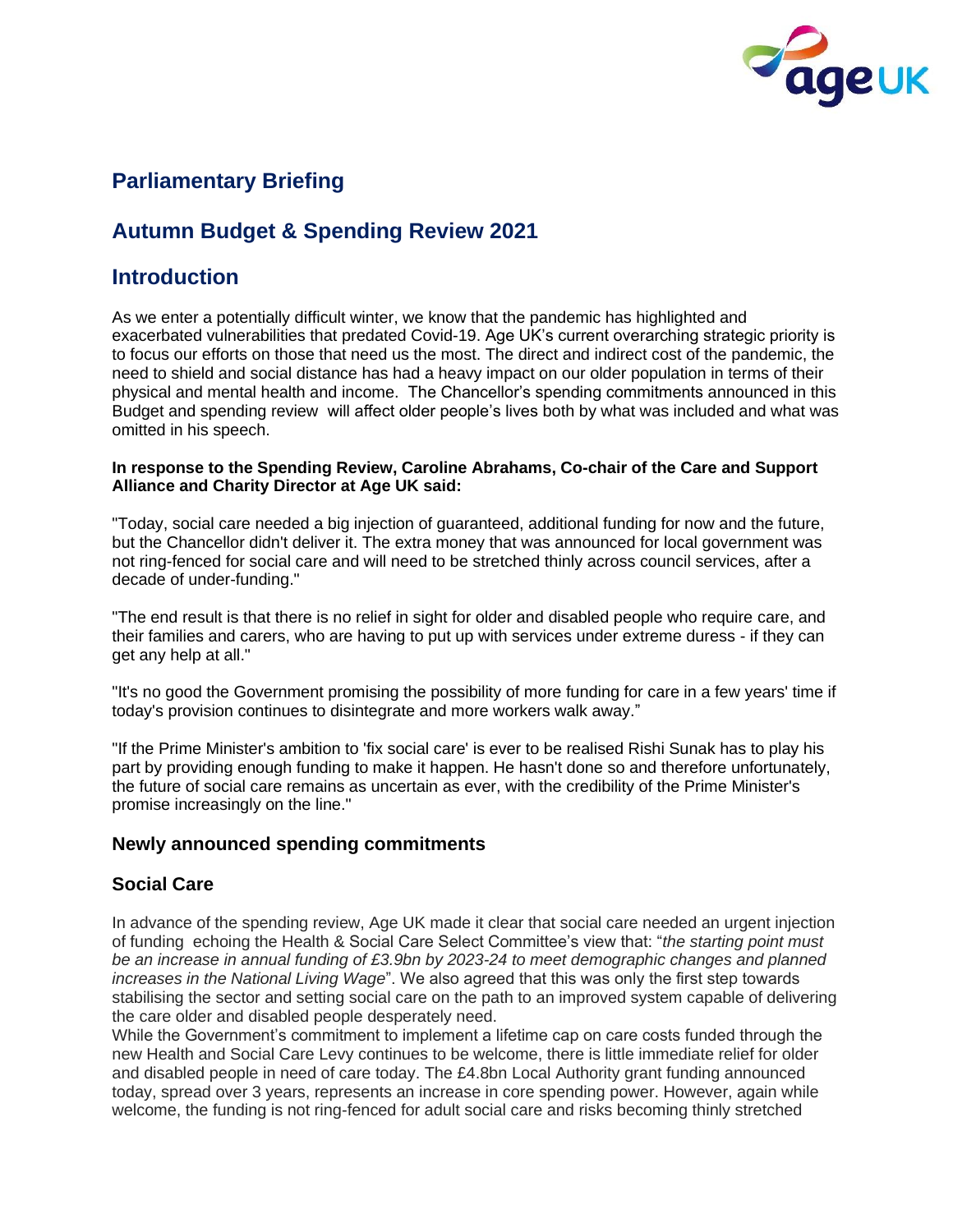

across council services which have experienced a decade of falling real terms investment. Even were all the additional available resources directed towards adult social care, at a time when both demand for services and cost pressures are rising, it would still fall a long way short of the investment necessary to address the immense challenges facing the social care system. At it stands, the Government risks undermining its own social care reforms by failing to adequately support the state-funded system.

An additional £500 million set aside for investment in skills, qualifications and wellbeing of the workforce demonstrates that there is an understanding that those working in the care sector need to be recognised for their valuable skills, and perhaps signals a recognition of the need for a professionalised workforce with opportunities for career progression.

We hope that the Government's more detailed plans for social care, together with Local Authority funding announcements later in the year, will go further and faster in setting social care on a sustainable footing as an essential public service on which many older people and families rely.

#### **Primary and community health care**

We welcome the Government's commitments to spending on Covid-19 related health services, addressing the elective surgery backlog, and on improving digital connections between health services. New capital spending on community diagnostic centres, surgical hubs, and new hospitals is also welcome.

However, we already had deep concerns about the shortfall in staffing required to provide existing services, before these additional service developments were announced. The Budget has no immediate concrete plans to address the necessary increase in NHS staffing levels. The plans to increase undergraduate recruitment in Medicine and Nursing will not impact positively on staffing levels for several years. The existing commitment to recruit 50,000 more nurses is already proving difficult, as more burned-out staff are leaving the profession than are joining it. The admirable commitment to provide 50 million more primary care appointments will be impossible to achieve without an immediate increase in the primary care workforce.

### **Energy**

Despite recognising the Energy crisis as one of two major drivers impacting household budgets, no meaningful commitments were made by the Government to address it. The Chancellor highlighted the previously announced Household Support Fund and its £500 million of funding which whilst welcome, falls far short of what is needed to address rising bills. No additional funding was announced for existing schemes, like the Warm Home Discount, or establish new support for those struggling the most.

Key benefits, which help older people with the costs of energy, have not increased in years, so offer less and less protection when prices rise. Given reforms and exemptions announced for other tax rates it was notable that no changes were announced to the 5% VAT on household energy bills. This tax brought in around £1.5 billion for the Government in 2020 and an estimated extra £90million will go to the Treasury in additional revenue because of the energy price cap rise in October.

This lack of Government support will disproportionately impact low income and fuel poor older people this winter. While older people face a lower fuel poverty rate than younger households they often face deeper fuel poverty – paying higher average fuel costs and needing more to come off their energy bill to lift them out of fuel poverty. With an additional 150,000 older households expected to become fuel poor because of energy price increases, the lack of additional Government support exacerbates the challenge many older people face in staying warm and well this winter.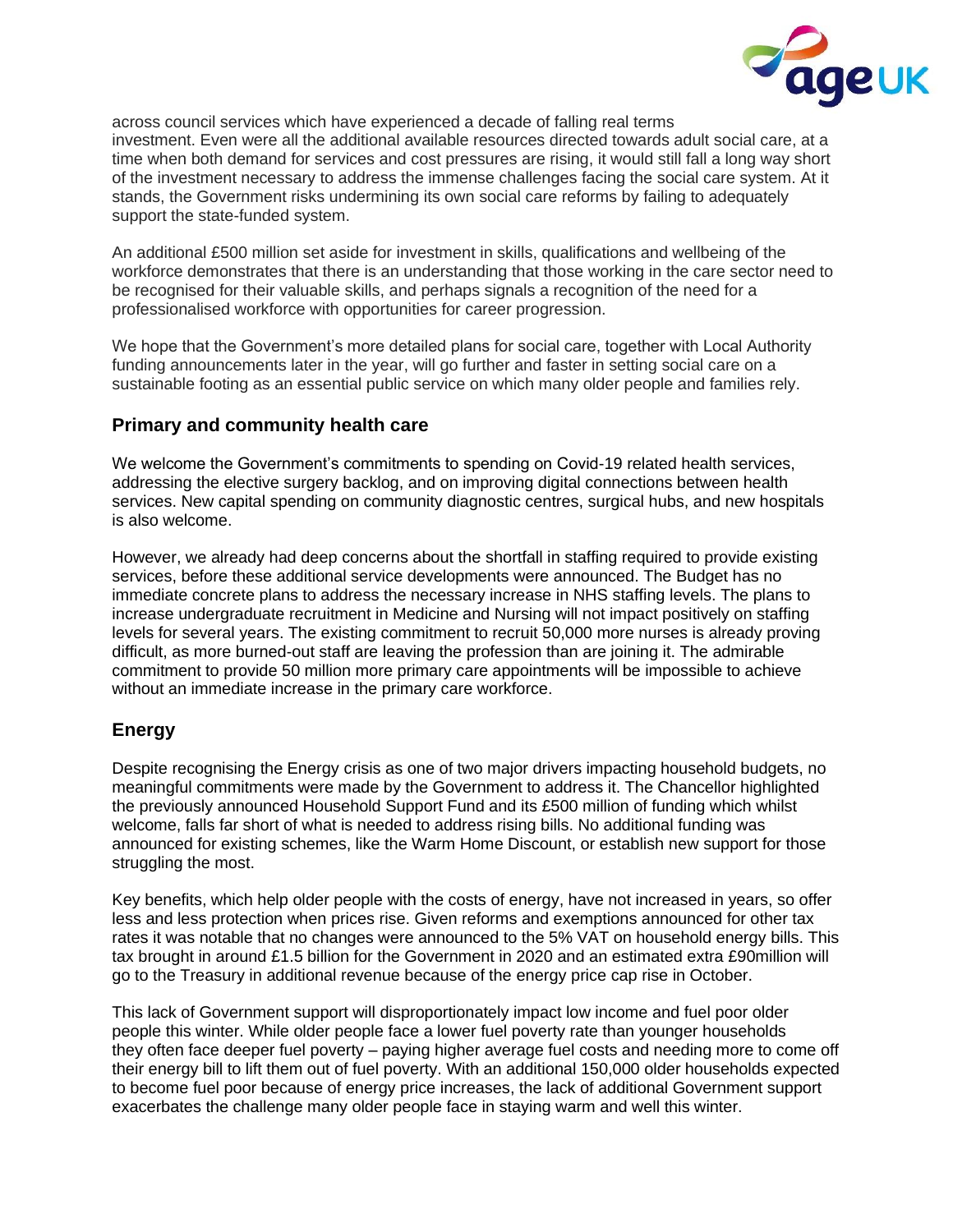

## **State Pensions, benefits and the cost of living**

The triple lock has helped increase the value of the basic and new State Pensions. However, on average, State Pension payments are still below £9,000 a year, and some people receive far less. We have heard from older people who are very disappointed about the decision to suspend the earnings element of the triple lock next year especially given the rising costs of living. Age UK acknowledges that this year presented a unique set of economic circumstances however, the case for the triple lock remains strong to support incomes of current pensioners throughout their retirement and to give lower income workers opportunities to achieve a decent retirement income. It is imperative that the triple lock reverts to normal after this anomalous year and remains in place to maintain the value of the state pension and those who rely on it.

In the meantime, millions of older people are struggling with increases in the cost of living but the Chancellor has not offered any additional funding for those on low fixed pensioner incomes. Rising energy bills, record petrol prices, and inflation that is expected to hit 5% will mean those that were already struggling with essential costs will be extremely anxious about how they will get by. There are often additional costs that come as we age such as greater need for energy for heating, paying for carers, and transport – even more so for the older people that are caring for a partner or relative. The millions of older people living alone also face the added expense of trying to balance a budget by themselves. The impact of rising bills means that older people often end up rationing their essentials such as heating or groceries which could be really damaging for their health and wellbeing. Stretched NHS and care services will be left trying to pick up the pieces when there is already unprecedented demand and backlog for care and treatment.

A great start to help those struggling the most would be ensuring that they are claiming the financial support they may be entitled to such as Pension Credit, Attendance Allowance, and help with housing costs. Currently pensioners are missing out on around £2.2 billion of Pension Credit and Housing Benefit a year.

### **Private Pensions**

We welcome the proposed solution to the pensions 'net pay scandal', which affects approximately 1.25 million savers each year, and is an issue on which we have been campaigning for several years. It is crucial that non-taxpayers saving in net pay schemes receive the tax relief promised as part of the implied agreement for being automatically enrolled. We are pleased to see the Government is working towards achieving this. The process for receiving the money due should be as seamless as possible, and carried out automatically so savers do not need to contact HMRC themselves. We hope this will be built into the final proposal. We are disappointed that no refunds will take place until 2024/25, which means that millions of low earners will continue missing out for the next few years.

The Government is also set to consult on bringing illiquid assets into scope for defined contribution pension schemes to invest in; at the same time 'loosening the charge cap' to make this possible. This is of great concern, as the charge cap provides a vital protection against excessive costs and plays a significant role in ensuring that savers can build a decent pension pot. We will be carefully monitoring the ensuing consultation and subsequent policy decisions.